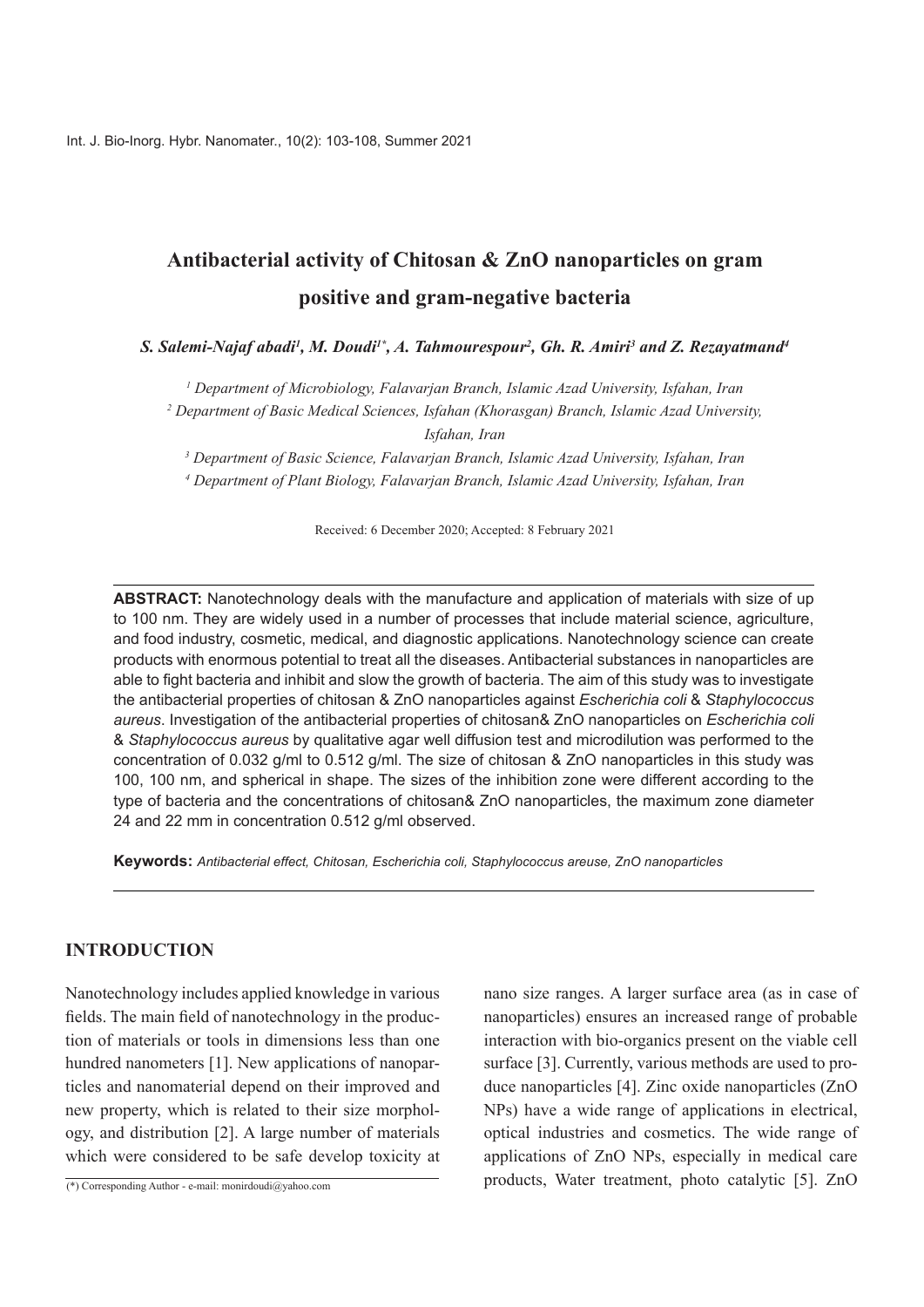nanoparticles as one of the multifunctional inorganic nanoparticles have many significant features such as ity, effective antibacterial activity as well as intensive chemical and physical stability, high catalysis activultraviolet and infrared adsorption with a broad range ity properties ZnO NPs are their greater effectiveness ent electrodes, and solar cells [6]. Antibacterial activof applications as semiconductors, sensors, transpareral elements essential to human cells and even small ity and heat resistance. In addition, they provide minon resistant strains of microbial pathogens, less toxicamounts of them exhibit strong activity [7]. ZnO NPs with caused oxidative stress which caused eventual active oxygen species (ROS),  $Zn^{2+}$  release and causes cell growth inhibition and cell death, generation of redeath bacteria. Chitosan has been investigated as an antimicrobial material against a wide range of target periments involving in vivo and in vitro interactions organisms like algae, bacteria, veasts and fungi in exwith chitosan in different forms (solutions, films and composites) [8]. Chitosan nanoparticles (CNs) have ly charged amine groups. These amino groups react antibacterial activity due to the presence of positivewith the cell membrane of microorganism, which has a negative charge. This is followed by the deposition and oxidation of the intracellular protein components of the microorganisms. These proteins also have the function of transporting nutrients in bacteria and fecting antibacterial properties of chitosan such as pH, waste products out, causing cell death [9]. Factors afconcentration, temperature, molecular weight, type of microorganisms [10]. The present investigation was ative bacteria and *S. aureus* as Gram-positive bacteria san & ZnO nanoparticles toward *E. coli* as Gram-negaimed to determine the antibacterial activity of Chitoin laboratory.

# **MATERIALS AND METHODS**

#### *Preparation of the materials and bacterial cultures*

 $ZnO & Chitosan nanoparticles powder which were$ prepared by Salemi, et al. 2020 by wet chemical  $\&$ sol gel method were used in this experiment [11]. The size of prepared ZnO & Chitosan nanoparticles was 100,100 nm. Staphylococcus auerus ATCC 25923 and Escherichia coli ATCC 25922 were bought from ideal company. All these strains were grown aerobically in nutrient broth for 24 h at  $37^{\circ}$ C before using as target .organisms

#### *assay activity Antibacterial*

For this purpose, qualitative diffusion method was used od. The standard bacteria were cultured from  $1.5 \times 108$ in agar wells and the quantitative microdilution meth $cfu/ml$  (0.5 MacFarland) suspension on Muller-Hinton agar medium while maintaining standard conditions for susceptibility testing Different concentrations of 0.032  $\varrho$ /ml to 0.512  $\varrho$ /ml were prepared from ZnO & Chitosan nanoparticles.  $80 \mu$ l of each concentration biotic was used as positive control and sterile distilled was poured into the well. Gentamicin  $(10\mu\text{g/disc})$  antiwater was used as a negative control. To determine the minimum inhibitory concentration (MIC), minimum bactericidal concentration (MBC), used microdilution bottomed sterilized microtiter plates were used. 80ul method. For this purpose, 96-well polystyrene roundof nanoparticle concentrations, Added in columns 1 to 4, respectively. Then it was transferred to each of the wells 80 ul of microbial suspension with a turbidity equivalent of  $1.5 \times 10^8$  cfu/ml (0.5 MacFarland) to the ed to each well. Row 5 wells were considered as a wells. Also, 50 ul of Muller - Hinton broth was addnegative control containing distilled water and Row ing culture medium and bacteria as a positive control. 6 wells were considered as a positive control contain-96- Well plates were incubated at  $37^{\circ}$ C for 24 hours. And then light absorption at 620 wavelengths was read by Eliza Reader, model 800 Bio Tec Elx made in the USA. The results were reported as average after 3 repetitions [12].

#### *diational analysis of data*

To statistically analyze the data obtained from this tics were obtained using standard deviation and corresponding values of P and  $P < 0.05$ . study, SPSS version 21 was used. Descriptive statis-<br>tics were obtained using standard deviation and corstudy, SPSS version 21 was used. Descriptive statis-

#### **RESULTS AND DISCUSSION**

The antibacterial activity of ZnO & Chitosan nanopar-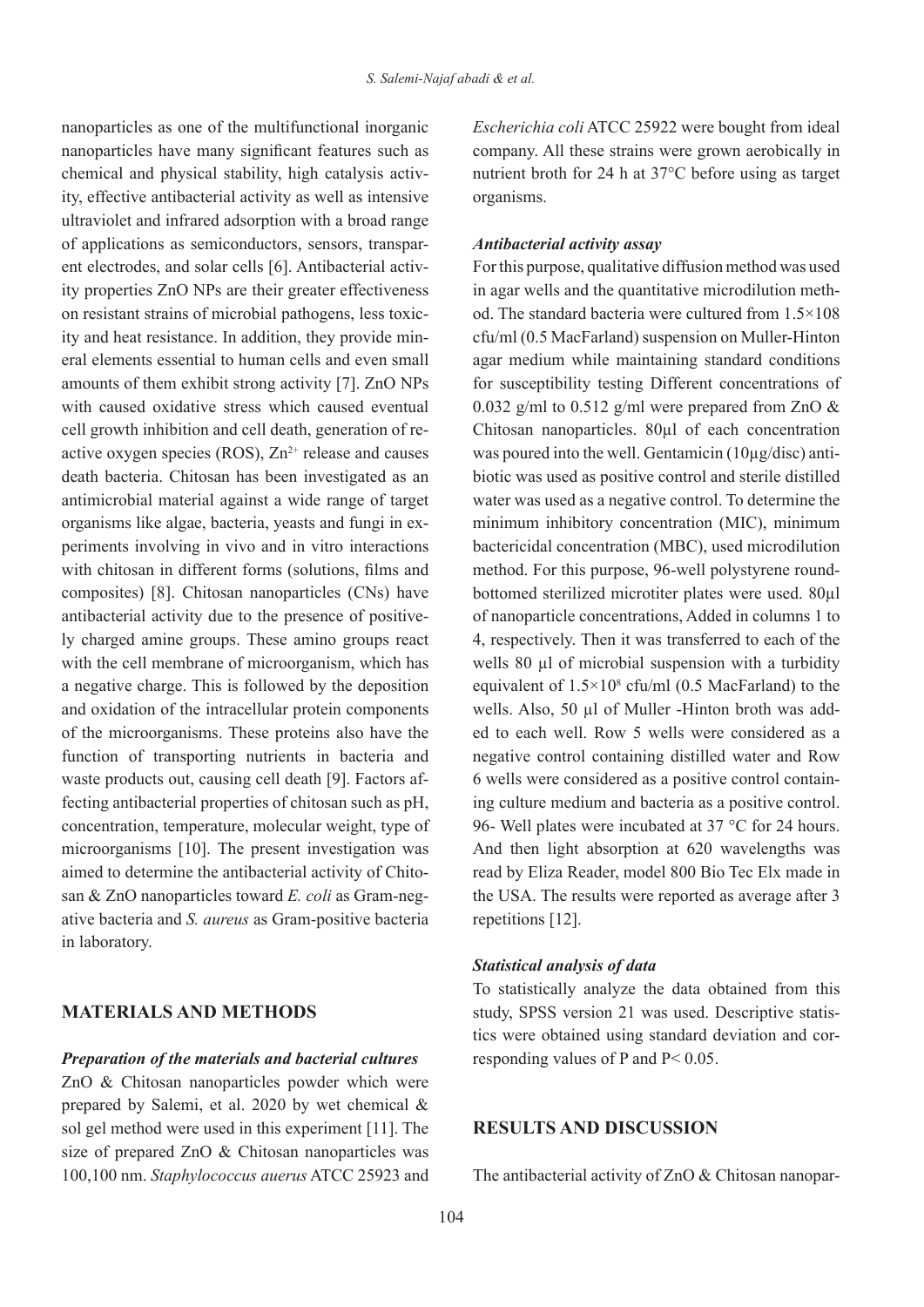

Fig. 1. Zone of inhibition for different concentration (g/ml) in standard E.coli & S.aureus against chitosan nanoparticle

ticles were tested by microdailution and well diffusion agar methods (Tables 1). The presence of an inhibition zone clearly indicated the antibacterial effect of ZnO  $& Chitosan nanoparticles. As it was also shown in the$ study of Rizwan, et al., it has been seen in this study ticles in wells and discs, the growth inhibition has also that by increasing the concentration of ZnO nanoparent according to the type of bacteria, the size and the been increased. The size of inhibition zone was differticle concentration seems to be more effective on the concentrations of ZnO & Chitosan nanoparticles. Parinhibition of bacterial growth than particle size under the condition of this work (Lingling, et al.,  $2006$ ). In tration in standard *E.coli & S. aureus* against chitosan Fig. 1 showed zone of inhibition for different concennanoparticle.

The result of the antibacterial effect of chitosan  $\&$ imum inhibition zone diameters related to concentra-<br>tion of  $0.512$  g/ml chitosan nanoparticle with 24 mm teria, according to the evidence and results of the maximum inhibition zone diameters related to concentra-ZnO nanoparticles on standard  $E_{\text{.}}$  coli &  $S_{\text{.}}$  caureus bacteria, according to the evidence and results of the max-ZnO nanoparticles on standard *E.coli & S. aureus* bacin *E.coli* and the same concentration of 0.512  $g/ml$ ZnO in *S. aureus* with 17 mm. The Bacteria were more. sensitive to nanoparticles than antibiotics. Standard E.coli & *S. aureus* had the largest diameter of growth inhibition zone compared to chitosan nanoparticles, so that, compared to the positive control of antibiotics, it has the greatest effect in increasing the diameter of growth inhibition zone in bacteria). In Figs 1 and tion in standard *E.coli & S. aureus* against chitosan 2 showed zone of inhibition for different concentrananoparticle.

The concentration of chitosan  $& ZnO$  nanoparticle rial growth than particle size under the condition of seems to be more effective on the inhibition of bactethis work (Figs  $2$  and  $3$ ). The enhanced bioactivity of ing to the results in this study, Chitosan nanoparticle ume ratio and increase antibacterial activity. Accordably are attributed to the higher surface area to volsmaller particle Chitosan  $\&$  ZnO nanoparticle proband ZnO nanoparticle are antibacterial activity agents both gram - negative  $\&$  positive bacteria. Based on the results obtained from MIC and MBC, disc and well agar diffusion methods, it can be suggested that in comparison with gram-positive bacteria, the growth centrations of ZnO nanoparticles. Reddy, et al. (2007), of gram-negative bacteria is inhibited at higher conhave reported the same results, emphasizing on the higher susceptibility of gram-negative bacteria in comparison with gram-positive bacteria. In the study



tration in standard E.coli & S.aureus against ZnO nanopar-<br>ticle **Fig. 2.** Comparison of zone of inhibition for different concen-<br>tration in standard E.coli & S.aureus against ZnO nanopar-Fig. 2. Comparison of zone of inhibition for different concen-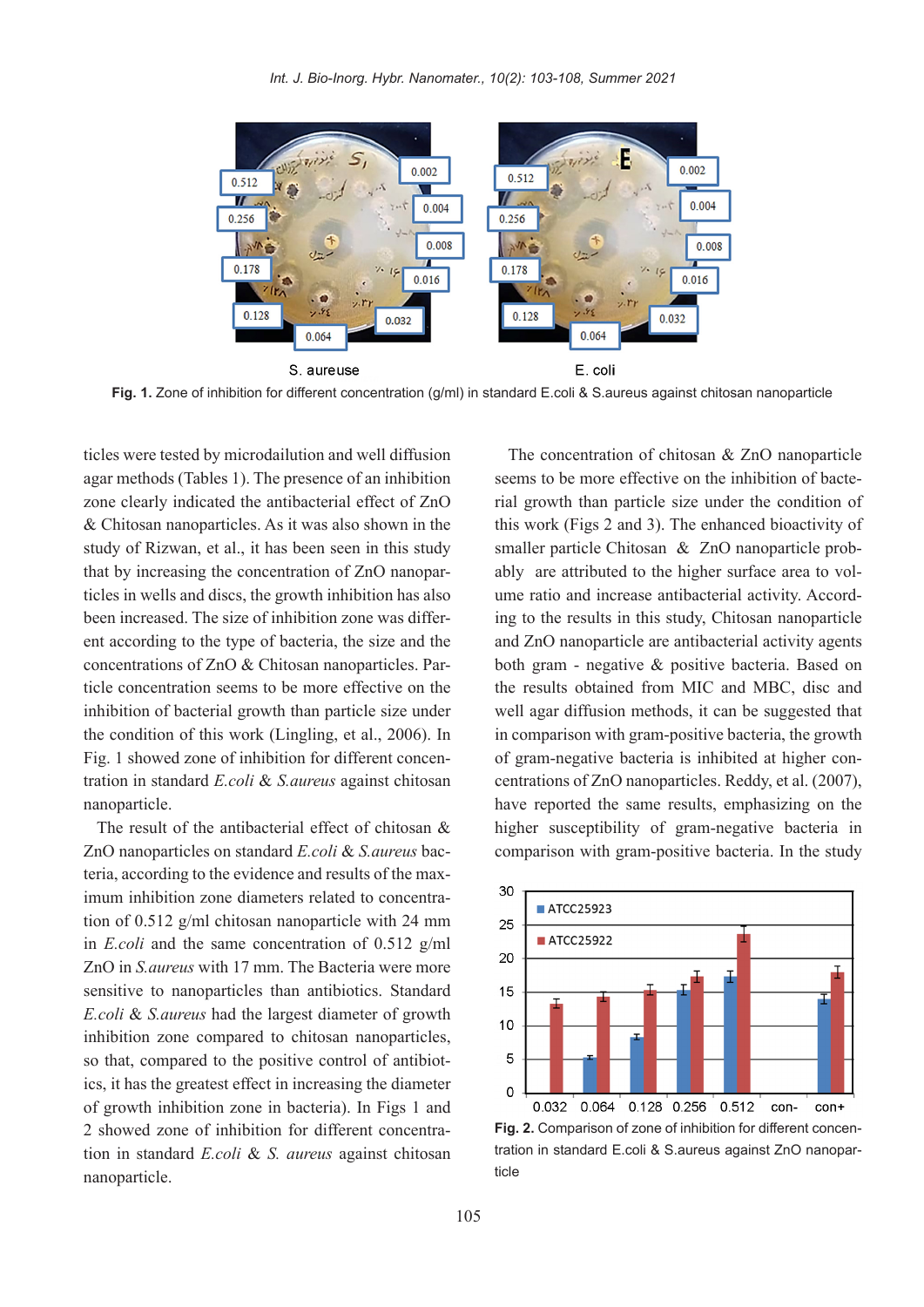*Antibacterial activity of Chitosan & ZnO nanoparticles on gram ...* 

|            | Chitosan nanoparticle |                 | ZnO nanoparticle |                 |
|------------|-----------------------|-----------------|------------------|-----------------|
| Bacteria   | E. coli               | <i>S.aureus</i> | E. coli          | <i>S.aureus</i> |
|            | ATCC25922             | ATCC25923       | ATCC25922        | ATCC25923       |
| <b>MIC</b> | 0.032                 | 0.064           | 0.064            | 0.128           |
| <b>MBC</b> | 0.064                 | 0.128           | 0.128            | 0.256           |

Table 1. MIC and MBC Chitosan nanoparticles in standard E.coli & S.aureus against chitosan & ZnO nanoparticle



centration in standard E.coli & S.aureus against chitosan Fig. 3. Comparison of zone of inhibition for different connanoparticle

done by Selahattin, et al. (1998), it has been proposed ture, cell physiology, metabolism or degree of contact. ria could be related to differences in cell wall structhat the higher susceptibility of gram-negative bactetosan have a greater effect on E. coli. This is probably This study showed that nanoparticles of ZnO and Chidue to the gram-negative cell wall structure. Chitosan having that have a positive charge due to having amine acid groups and tend to bind to the surface of ticles did not show much sensitivity to positive control. bacteria. S. *aureus* bacteria compared to both nanopar-Emami karvani, et al. (2011), have reported the same result that ZnO nanoparticle increase on *E.coli* than S. aureus. Ghsemzade, et al. (2009), have reported the different result about effect Chitosan nanoparticles in tion of chitosan nanoparticles in the results of studies. *S. aureus* bacteria. It can be explained that the produc-They have different effects and chitosan nanoparticles did not have an acceptable effect on *Staphylococcus*  $aureus$  in this study.

#### **ACKNOWLEDGEMENT**

The authors would like to thank the esteemed officials lamic Azad University for their executive support. of the research laboratory of the Flavarian Branch. Is-

# **CONCLUSIONS**

In this study, the antibacterial activity of Chitosan  $\&$ crodilution methods in standard *E.coli & S. aureus*. By ZnO nanoparticles was assessed by the well and miincreasing the nanoparticle concentration in wells and tion zone have also been increased. The sizes of the discs, the growth inhibition and diameter of inhibiinhibition zone were different concentration Chitosan  $&$  ZnO nanoparticles, the maximum diameter being observed for *E.coli* concentration of 0.512  $\varrho$ /ml than ticles by damaging the cell membrane and entering the S. *aureus* in the same concentration. Chitosan nanoparation ROS, oxidative stress, and  $Zn^{2+}$  releases, damage terial dysfunction, and ZnO nanoparticles with genercell cause destroyed DNA and proteins and cause bacwith important biomolecules such as DNA, RNA and, proteins caused death bacteria.

#### **REFERENCES**

- [1] Sheydaei, P., Bayrami, A., Azizian, Y., Parvinroo, S. (2017). Study on the toxicity effects of Zinc rum parameters in mice. J. Arak. Uni. Med. Sci., Oxide nanoparticles on hematological and se-19(115), 39-47.
- jhdi, F. (2013). Preparation and characterization [2] Khalil, K., Fouad, H., Elsarnagawy, T., Alma-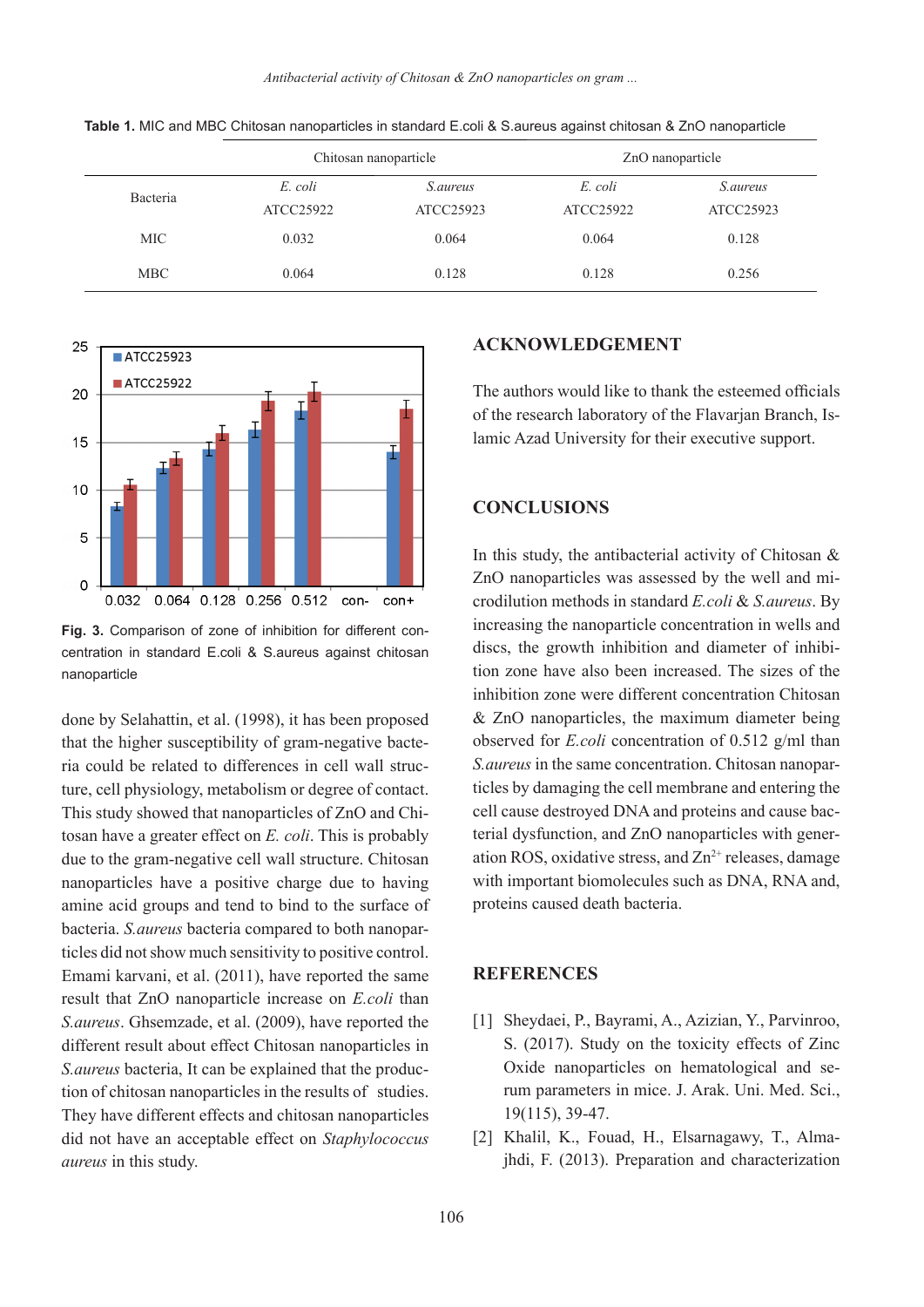of electrospun PLGA/silver composite nanofibers for biomedical applications. Int. J. Electrochem Sci., 8, 3483-93.

- [3] Rizwan, W., Young-Soon, K., Amrita, M., Soon, Y., Hyung-Shik, Sh. (2010c). Formation of ZnO micro-flowers prepared via solution process and their antibacterial activity. J. Nanoscale Res. Lett.,  $5(10)$ ,  $1675 - 1681$ .
- [4] Reddy, K.M., Kevin, F., Jason, B., Denise, G.W., Cory, H., Alex, P. (2007). Selective toxicity of karyotic systems. J. Appl. Phys. Lett.,  $90(21)$ , zinc oxide nanoparticles to prokaryotic and eu-1-3.
- [5] Jansen, J., Karges, W., Rink, L.  $(2009)$ . Zinc and diabetes clinical links and molecular mechanisms. J. Nutr. Biochem., 20, 399-417.
- [6] Kim, M.H., Seo, J.H., Kim, H.M., Jeong, H.J. date for the treatment of allergic inflammatory  $(2014)$ . Zinc oxide nanoparticles, a novel candidiseases. Eur. J. Pharmacol.,  $738, 31-39$ .
- ...Franki, J., Shoji, S., Igarashi, H., Hashimoto, A., Kokugan, T., Shimizu, M., Kojima, H. (1998). Hydrogen peroxide as an antibacterial factor in zinc oxide powder slurry. J. Ferment Bioeng., 86. 522.–521
- [8] Sudarshan, N.R., Hoover, D.G., Knorr, D.  $(1992)$ . Antimicrobial action of chitosan. Food Biotechnol., 6, 257-272.
- [9] No. H.K., Park, N.Y., Lee, SH., Meyers, S.P.  $(2002)$ . Antimicrobial activity of chitosan and chitosan oligomers with different molecular weights. Int. J. Food Microbiol .. 65-74.
- $[10]$ Baron, E.J., Rinegold, M.S.  $(1990)$ . Diagnosis Microbiology. The C.V Mosby Company, New York, USA, 171-174.
- [11] Salemi Najafabadi, S., Doudi, M., Tahmoure-

Evaluation of antibacterial properties of chitosan nanoparticles against Esherichi coli isolated from diabetic ulcers. Int. J. Bio-Inorg. Hybr. Nanoma-<br>ter., 10(1), 11-15.

- spour, A., Rezayatmand, Z., Amiri, Gh.R. (2021).<br>
Fraulation of intibateiral properties of chitosan<br>
anaoparticles against Esherichi coli isolated from<br>
diabetic ulcers. Int. J. Bio-Inorg. Hybr. Nanoma-<br>
tr., 10(1), 11-15. spour, A., Rezayatmand, Z., Amiri, Gh.R. (2020). [12] Salemi Najafabadi, S., Doudi, M., Tahmoure-Synthesis of ZnO/Urtica Dioica Nanoparticles by Wet Chemical Procedure and Investigation of Its sistant (MDR) Staphylococcus aureus Isolates of Antibacterial Activity Against Multiple Drug Re-Diabetic Ulcers. J. JAMT, 10(3), 79-88.
	- $[13]$ Lingling, Z., Yunhong, J., Yulong, D., Malcolm, tibacterial behavior of suspensions of ZnO P., David, Y. (2006). Investigation into the annanoparticles (ZnO nanofluids). J. Nanoparticle Res., 9(3), 479-489.
	- [14] Selahattin, A., Kadri, G., Ramazan, A. (1998). The effect of zinc on microbial growth. Tr. J. Med. Sci., 28, 595-597.
	- bacterial activity of ZnO nanoparticles on Gram [15] Emami karvani, Z., Chehrazi, P. (2011), Antipositive and Gram negative bacteria. Africa J. Microbiology Res., 5(12), 1368-1373.
	- [16] Ghasemzadeh Daghigh, N., Rezazadeh Bari, M., san on listeria monocytogenes, Staphylococcus rial effects of artemia urmiana cyst shell chito-Razavi Rohani, S.M. (2009). Study on antibacteaureus, Salmonella typhimurium and Escherichia coli. J. V. Res., 64(1), 79-83.
	- thy, M., Seema, N., Manzoor, K., Satish, R., [17] Shantikumar, N., Abhilash, S., Divya, R., Deep- $(2009)$ . Role of size scale of ZnO nanoparticles and microparticles on toxicity toward bacteria and osteoblast cancer cells. J. Mater. Sci. Mater Med., 20, 235-241.